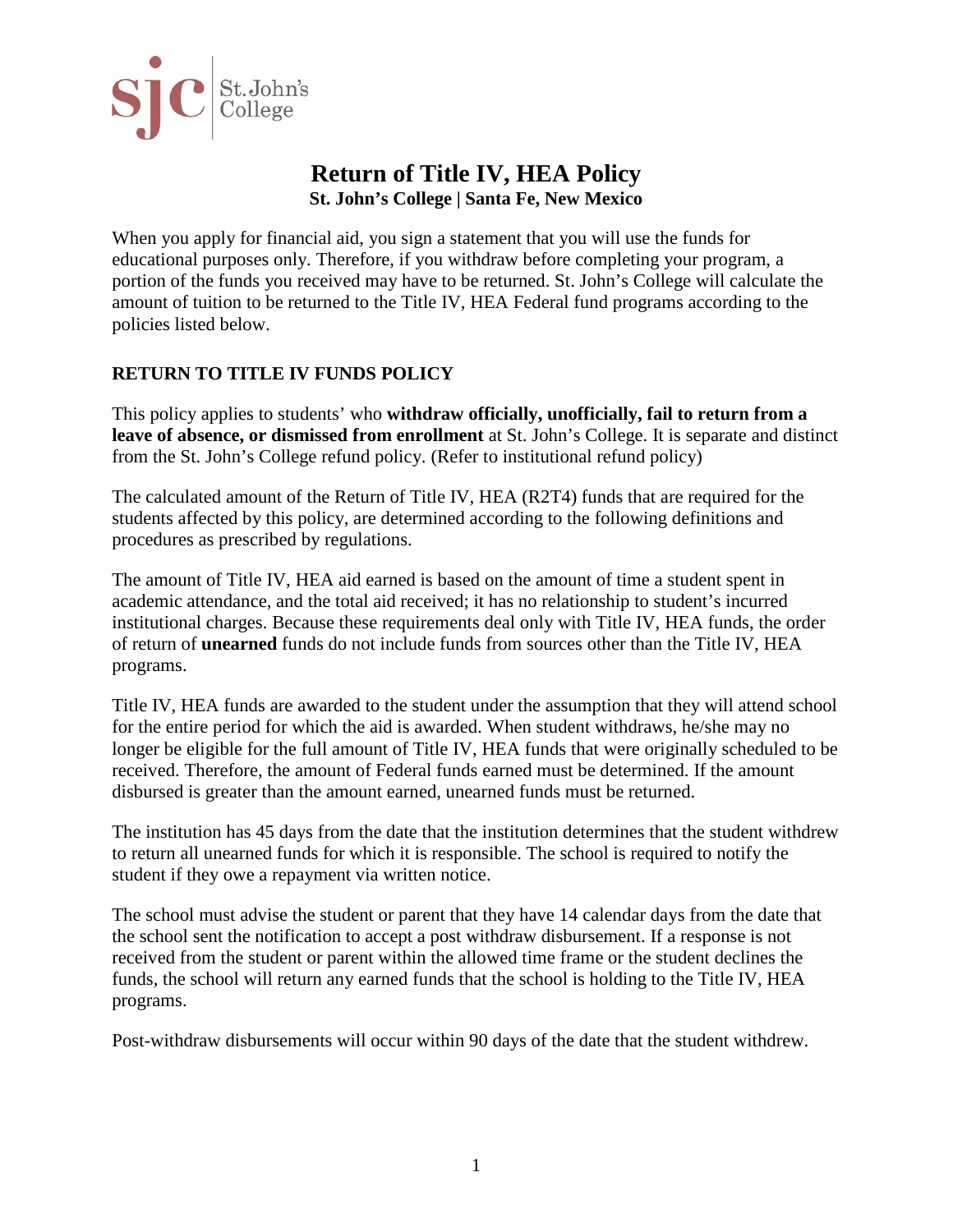

# **"Official" Withdrawal from the School**

A student is considered to be "officially" withdrawn on the date the student notifies the Assistant Dean of their intent to withdraw. The date of the termination for Return of Title IV and Refund Policy will be the date the Assistant Dean determines is the official withdrawal date.

Upon receipt of the official withdrawal form completed by the Assistant Dean and the student, the Financial Aid Director at St. John's College will complete the following:

- 1. Based on the official date of withdrawal as determined by the Assistant Dean, the student's last date of attendance will be used to calculate the Return of Title IV Funds
- 2. Two calculations are performed:
	- a. Return of Title IV, HEA funds are calculated to determine the amount of federal funds the student has earned, if any, and the amount of Title IV funds for which the school is responsible to return to the federal program.
	- b. Returns made to the Federal Funds Account are calculated using the Department's Return of Title IV, HEA Funds Worksheets, the official withdrawal date and the payment period.
	- c. Calculates the school's refund requirement (see school refund calculation).
- 3. The student's college transcript will be updated by the registrar to reflect his/her final grade.
- 4. St. John's College, will return the amount for any unearned portion of the Title IV funds for which the school is responsible within 45 days of the date the official notice was provided.
- 5. The Financial Aid Office will meet with the student and explain the Title IV, HEA requirements:
	- a. The amount of Title IV assistance the student has earned. This amount is based upon the length of time the student was enrolled in the semester and the amount of funds the student received.
	- b. Any returns that will be made to the Title IV, HEA Federal program on the student's behalf as a result of exiting the college. If a student's scheduled attendance is more than 60% of the payment period, they are considered to have earned 100% of the Federal funds received for the payment period. In this case, no funds need to be returned to the Title IV, HEA Federal funds.

Advise the student of the amount of unearned Federal funds and tuition and fees that the student must return, if applicable.

6. The Financial Aid Director will supply the student with a copy of the system generated Return of Title IV Funds worksheet and sign off on the Withdrawal form. A copy of the Return of Title IV worksheet will be keep in the students Financial Aid file.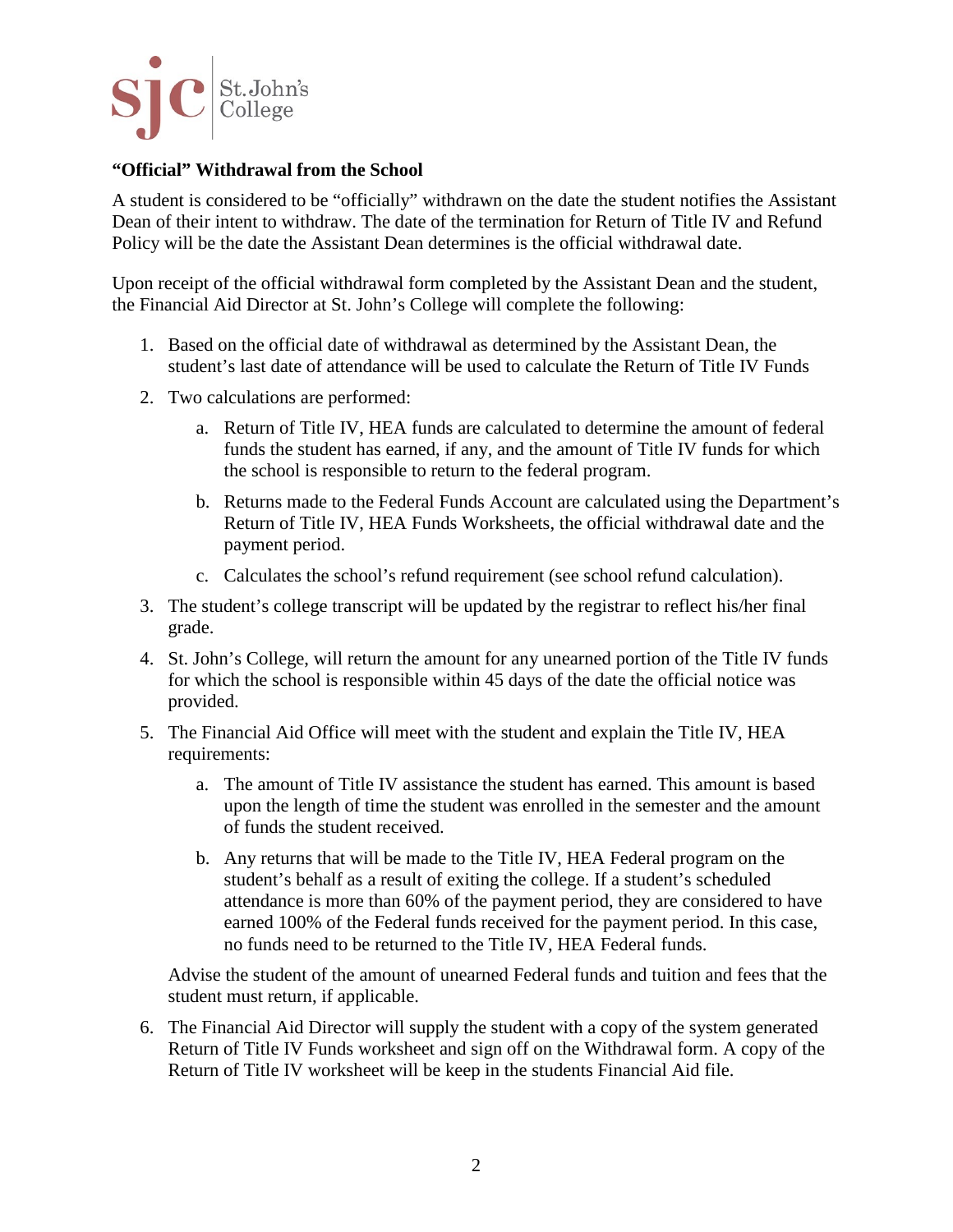

- 7. The student is then directed to the Student Accounts office to discuss St. John's College Refund policy and review any outstanding balance due after Return of Title IV is calculated. They will also advise students of available methods of payment and disbursement.
- 8. The student accounts office will update and maintain the electronic student account record and all financial transactions.

In the event a student decides to rescind his or her official notification to withdraw, the student must meet with the Assistant Dean to discuss the cancelation of the withdrawal process and their intent to complete the semester. Title IV, HEA assistance will continue as originally planned. However, if it is reported to the Assistant Dean that the student is subsequently failing to attend classes within the payment period, the student's withdrawal date will be the original date of notification of intent to withdraw.

# **Unofficial Withdrawal from School**

In the event that the school unofficially withdraws a student from school, the Registrar and the Assistant Dean must complete the Withdrawal Form using the reported last date of attendance as the drop date.

Any student that does not meet with the Assistant Dean or provide official notification of his or her intent to withdraw and is absent for more than 5 consecutive calendar days, fails to maintain satisfactory academic progress, or fails to comply with the school's attendance policy will be subject to termination and considered to have unofficially withdrawn, unless the Assistant Dean allows for special consideration.

Within one week of the student's last date of academic attendance, the following procedures will take place:

- 1. The Assistant Dean will make three attempts to notify the student regarding his/her enrollment status;
- 2. Determine and record the student's last date of attendance
- 3. Notify the student in writing of their failure to contact the school and attendance status resulting in the current termination of enrollment;
- 4. The Financial Aid Director calculates the amount of Federal funds the student has earned, and, if any, the amount of Federal funds for which the school is responsible.
- 5. Calculate the school's refund requirement (see school refund calculation);
- 6. St. John's College will return to the Federal fund programs any unearned portion of Title IV funds for which the school is responsible within 45 days of the date the withdrawal determination was made and maintain record of all transactions on the student's account.
- 7. If applicable, St. John's College, will provide the student with a refund letter explaining Title IV requirements: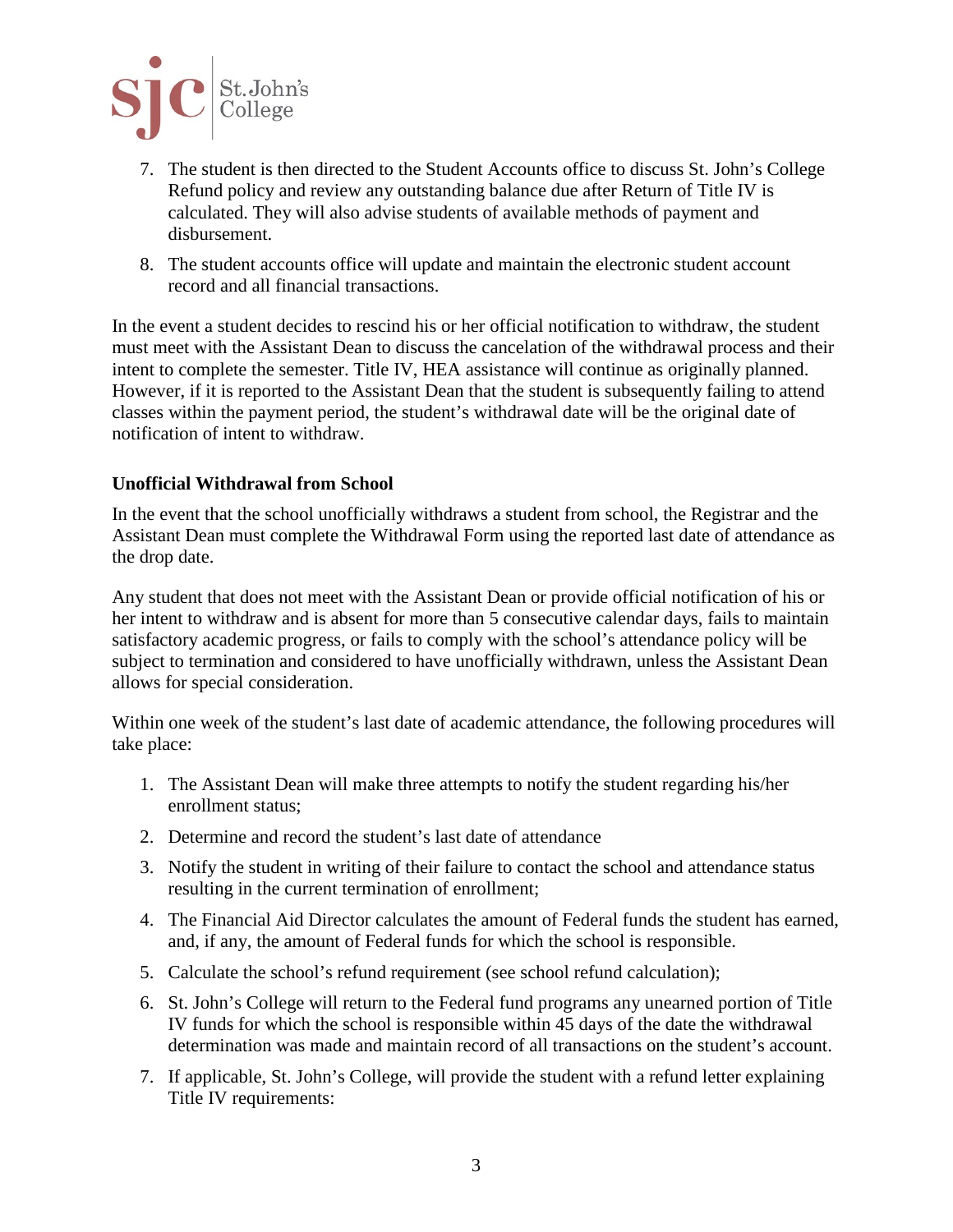

- a. The amount of Title IV aid the student has earned based upon the length of time the student was enrolled and the amount of aid the student received.
- b. Advise the student in writing of the amount of unearned Title IV aid and tuition and fees that he/she must return, if applicable.
- a. Supply the student with a final student statement showing outstanding balance due to the school and the available methods of payment.
- 8. A copy of the completed Return of Title IV worksheet will be kept in the student's financial aid file.

# **Withdrawal before 60%**

The institution must perform a Return of Title IV calculation to determine the amount of earned federal aid up through the 60% point in each payment period or period of enrollment. The institution will use the Department of Education's prorate schedule to determine the amount of federal funds the student has earned at the time of withdrawal. After the 60% point in the payment period or period of enrollment, a student has earned 100% of the federal funds they were scheduled to receive during the period. The institution must still perform a Return of Title IV calculation to determine the amount of aid that the student has earned.

#### **Withdrawal after 60%**

For a student who withdraws after the 60% point-in-time, there are no unearned funds. However, a school must still determine whether the student is eligible for a post-withdrawal disbursement.

#### **Example of Calculation**

• Determine the percentage of Title IV, HEA federal aid earned by the student by taking the calendar days completed in the payment period, divided by the total calendar days in the payment period (excluding breaks of **5** days or more *and* days **the student was on an approve LOA:**

 $\frac{18 (completed \, days)}{118 (total \, days)} = 15.3\%$  (% of completed calendar days)

• Determine the amount of Title IV, HEA federal aid earned by the student by multiplying the percentage of Title IV, HEA aid earned times the total of the Title IV aid disbursed **plus** the Title IV aid that could have been disbursed for the payment period:

 $15.3\% \times $2805.00 = 429.17$  (Amount of aid earned by student)

- If this percentage is greater than 60%, the student earns 100% of the disbursed Title IV, HEA federal funds or aid that could have been disbursed.
- If this percentage is less than 60%, then the percentage earned is equal to the calculated value.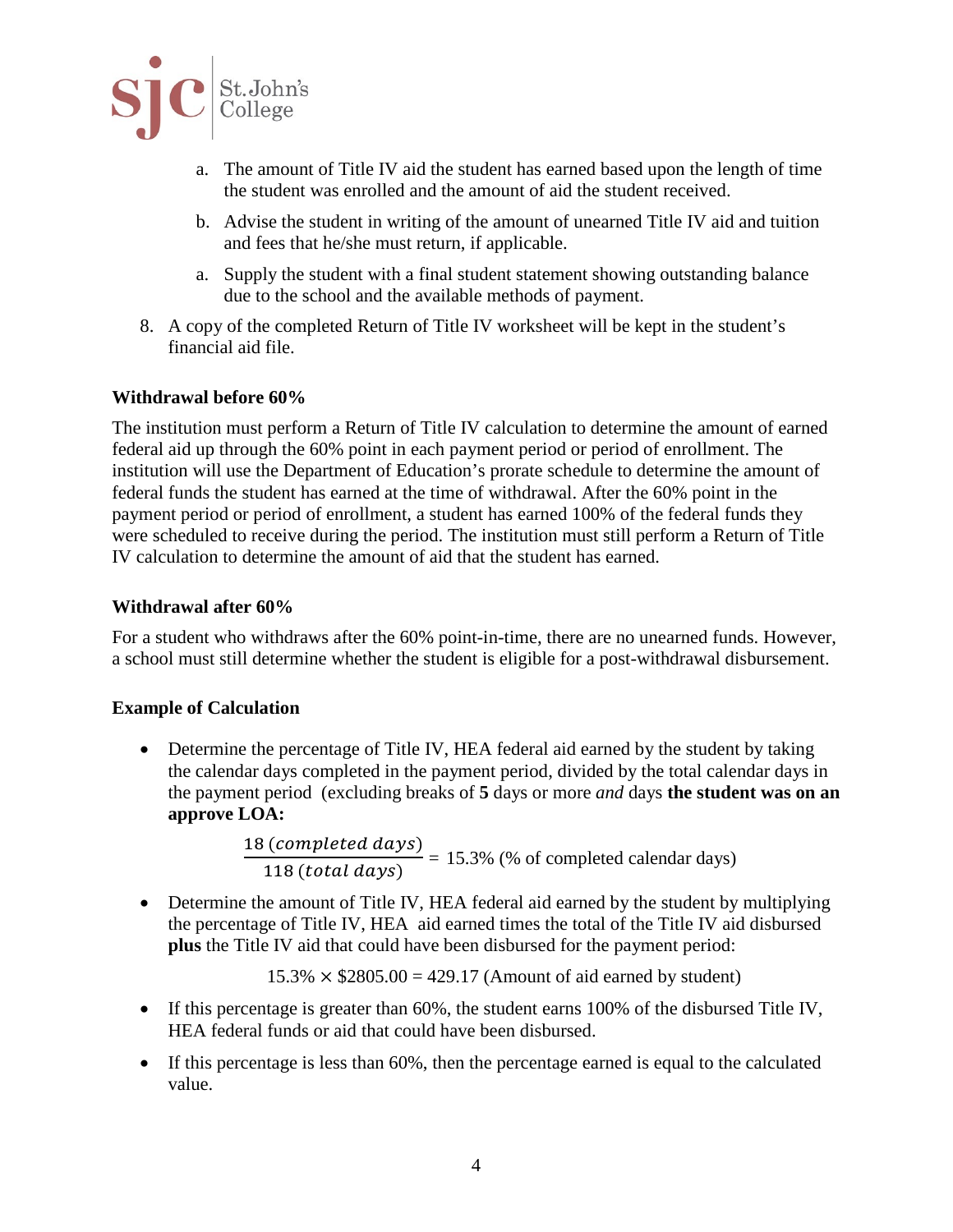

• Funds are returned to the appropriate federal program based on the percent of Percentage of aid earned using the following formula:

# **Aid to be returned**

- 100% minus the percent earned multiplied by the amount of aid disbursed toward institutional charges.
- If a student earned less aid than was disbursed, the institution would be required to return a portion of the funds and the student may be required to return a portion of the funds.
- All Title IV funds that the institution must return will be made no later than 45 calendar days after the date the school determines that the student withdrew.
- When Title IV, HEA funds are returned, the student may owe a balance to the institution.

# **Order of Return**

St. John's College is authorized to return any excess funds after applying them to current outstanding Cost of Attendance (COA) charges. A copy of the student's specific Institutional Return of Title IV work sheet is available from the Financial Aid office through the office upon student request.

In accordance with Federal regulations, when Title IV, HEA federal financial aid is involved, the calculated amount of the Return of Title IV federal Funds" is allocated in the following order:

- Unsubsidized Federal Direct Stafford loans
- Subsidized Federal Direct Stafford Loans
- Federal Direct Plus received on behalf of the student
- Federal Pell Grants
- Iraq and Afghanistan Service Grant for which a Return is required
- Federal Supplemental Educational Opportunity Grant
- Other Title IV, HEA assistance

#### **Earned Aid**

Title IV, HEA federal aid is earned in a prorated manner on a per diem basis (calendar days) up to the 60% point in the semester. Title IV, HEA federal aid is viewed as 100% earned after that point in time. A copy of the worksheet used for this calculation can be requested from the financial aid director.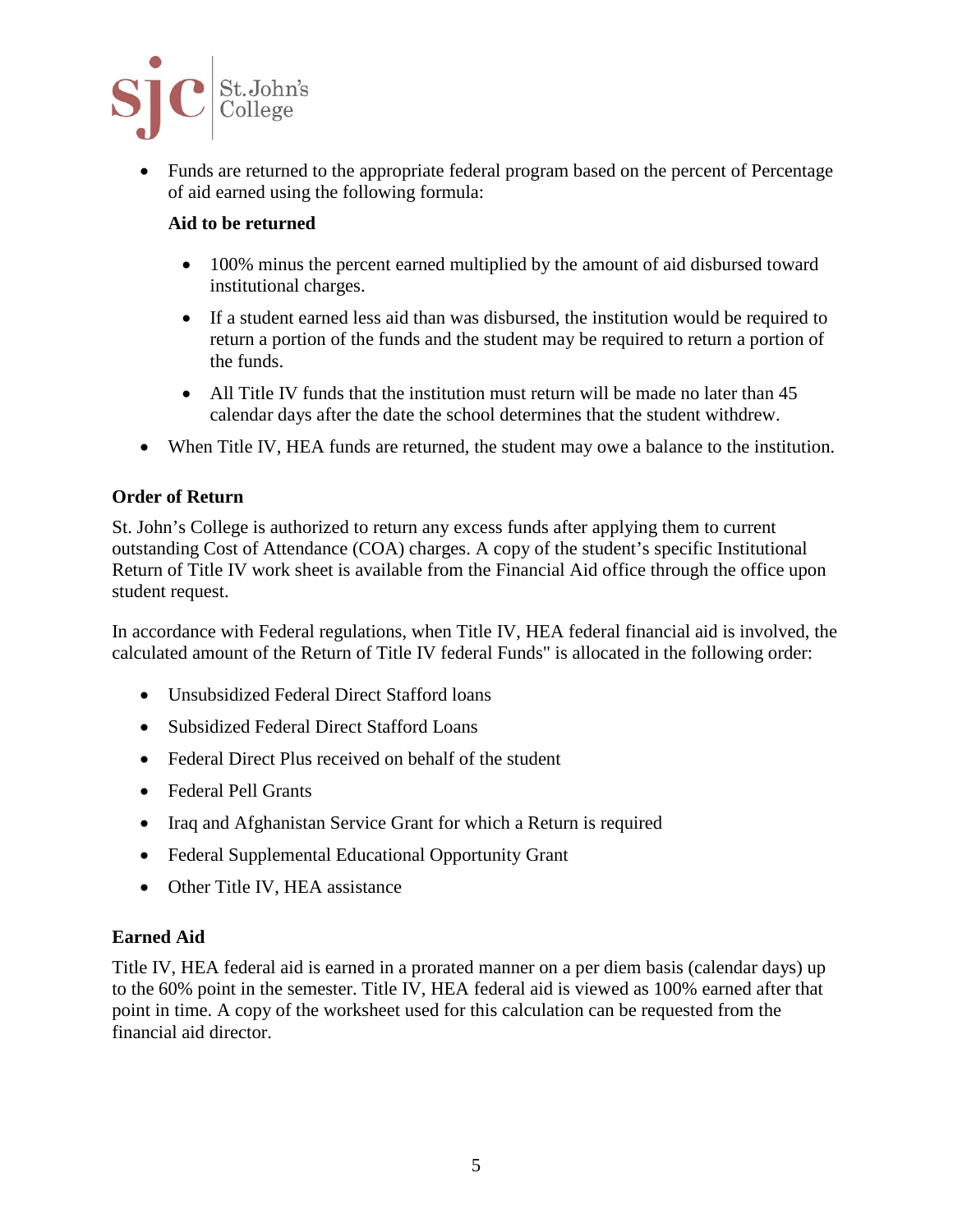

# **Time frame for returning an unclaimed Title IV, HEA Credit Balance**

If a school attempts to disburse the credit balance by check and the check is not cashed, the school must return the funds no later than 240 days after the date the school issued the check.

If a check is returned to a school or an EFT is rejected, the school may make additional attempts to disburse the funds, provided that those attempts are made not later than 45 days after the funds were returned or rejected. When a check is returned or EFT is rejected and the school does not make another attempt to disburse the funds, the funds must be returned before the end of the initial 45-day period.

The school must cease all attempts to disburse the funds and return them no later than 240 days after the date it issued the first check.

#### **Institution Responsibilities**

St. John's College responsibilities in regards to Title IV, HEA federal funds:

- Providing students information with this policy
- Identifying students who are affected by this policy and completing the Return of Title IV, HEA federal funds calculation for those students
- Returning any Title IV, HEA federal funds due to the correct Title IV programs.

The institution is not always required to return all of the excess funds; there are situations once the Return of Title IV, HEA federal funds calculations have been completed in which the student must return the unearned aid.

# **Overpayment of Title IV, HEA Funds**

Any amount of unearned grant funds that you must return is called overpayment. The amount of grant overpayment that you must repay is half of the grant funds you received or were scheduled to receive. You must make arrangements with St. John's College or Department of Education to return the amount of unearned federal grant funds.

#### **Post Withdrawal Disbursement**

The institution must disburse any Title IV, HEA federal grant funds a student is due as part of a post-withdrawal disbursement within 45 days of the date the school determined the student withdrew and disburse any loan funds a student accepts within 180 days of that date.

The institution will offer any post-withdrawal disbursement of loan funds within 90 days of the date it determines the student withdrew.